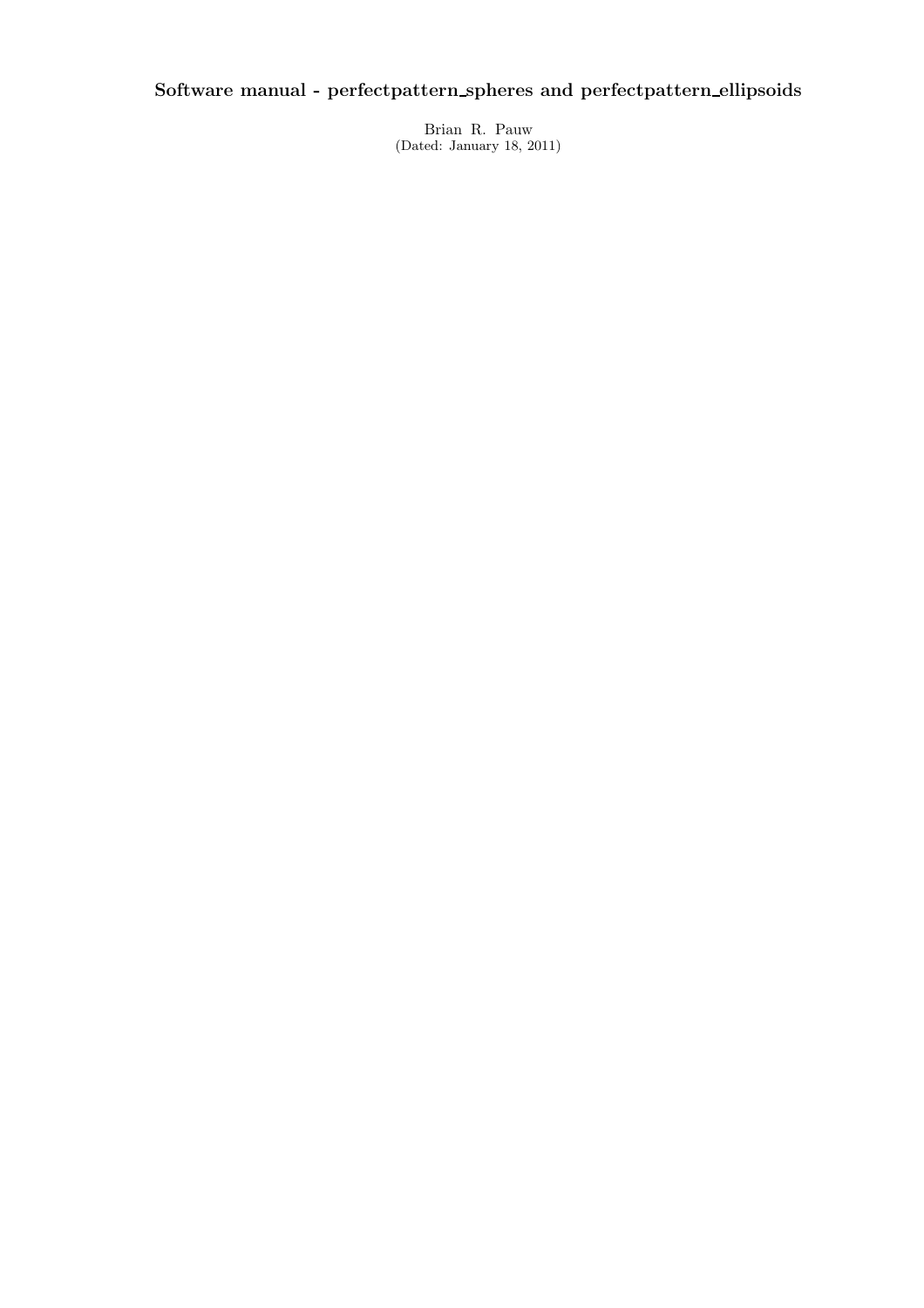| general introduction                                   | $\mathcal{D}_{\mathcal{L}}$ |
|--------------------------------------------------------|-----------------------------|
| perfect pattern spheres and perfect pattern ellipsoids | 3                           |
| purpose                                                | 3                           |
| usage                                                  | 3                           |
| Optional parameter-value pairs                         | 3                           |
| examples                                               | $\Omega$                    |

This document attempts to explain the usage of some software packages written in Matlab revolving around the analysis of small-angle scattering patterns. The functions mostly take a few required input arguments, and optional arguments are supplied in so-called "parameter-value" pairs. This means that two arguments are supplied to the function, one "parameter", usually a string identifying the second argument, the "value". This looks like this in Matlab (where >> is the matlab prompt):

# >> [output\_variable\_1,output\_variable\_2,...,output\_variable\_n]= function\_name(required\_input\_1,required\_input\_2,'parameter\_1',1234,'parameter\_2',4567);

These parameter-value pairs can be placed in any order (with one exception in "perfectpattern" programs), as long as the correct value follows the parameter. Limited input checks are done, but it is mostly up to the user to try to not make mistakes.

The code should be well-commented and readable, and no mistakes should remain. If, however, you do see room for improvement, please let me know so we can work on it!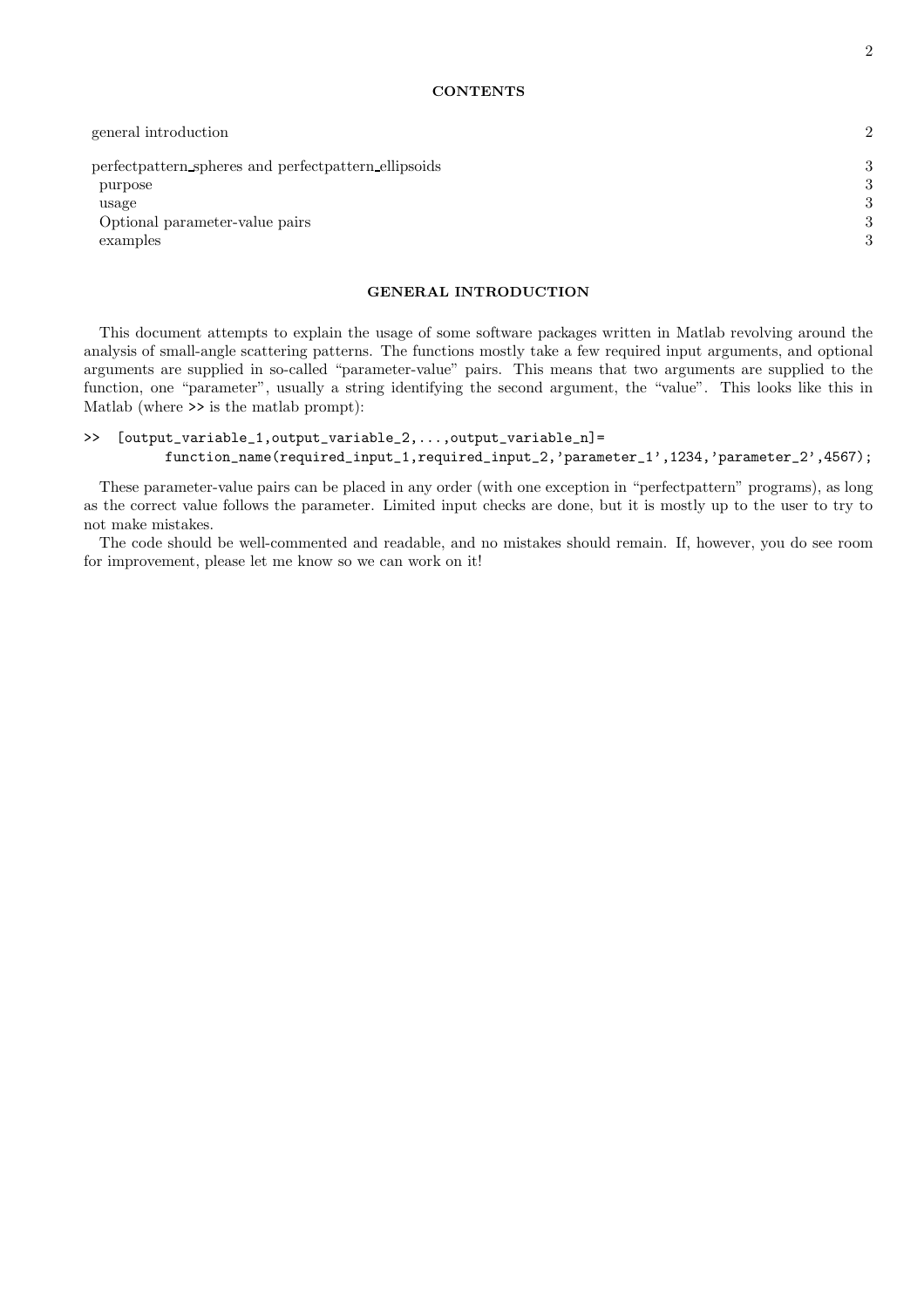### **purpose**

These small, straightforward bits of Matlab software generate scattering patterns in the q-range requested for polydisperse, dilute spheres or ellipsoids. While nothing new per se, this implementation is guaranteed to produce correct scattering patterns irrespective of the width of the distribution. Allow me to quickly explain.

The normal way of calculating these patterns in fitting functions and the likes, is to choose an upper size limit (perhaps related to the width and mean of the distribution), and divide the size range between zero and this upper limit into perhaps 100 different sizes. Then the scattering pattern of each of these contributions is calculated, multiplied with their probability (obtained from the probability (or size) distribution function), multiplied with the square of the particle volume for that size, and then summed. In all, then, this is a numeric integration over the volume-square weighted size distribution.

The problem lies in the determination of the upper limit and the number of divisions required. In the past, I have tried using the cumulative distribution function to select "smart" divisions, or adjusting the width and mean to compensate for the volume-square weighting, but this often resulted in the appearance of oscillatory behaviour in the scattering patterns. An alternative solution was therefore required.

These functions are not necessarily fast enough for fitting purposes, but they can be used for checking the applicability of your fitting procedures. You should get out of your fitting functions what you put into these simulated patterns.

These functions work by random generation of a number of spheres or ellipsoids. A scattering pattern is calculated from an initial number of spheres or ellipsoids. Then, the scattering pattern is calculated of the original block with the addition of a new set of shapes. This is repeated until the effect of adding a new block on the scattering pattern no longer exceeds a certain threshold.

Included are the programs for generating scattering patterns using polydisperse distributions of spheres or ellipsoids. All distributions supported by the "statistics library"'s RANDOM function are available. For ellipsoids, an additional distribution can be used for the aspect ratio.

### **usage**

## [q,I,varargout]=perfectpattern\_spheres(q,varargin)

The input consists of a vector of *q*, if this only contains two values, it is assumed that these indicate the minimum and maximum q, and this range will be divided into a number of subdivisions (which can be controlled through the "nq" parameter.

The output parameters are  $q$  (now a vector of length  $(2)$ ) and the simulated intensity. The optional output arguments are (in sequence): A vector containing the simulated radii (useful for making histograms) and a "parameters" structured array containing all the settings specified using the parameter-value pairs provided. This makes it easier to store the settings needed for recreating the intensity or post-execution evaluation of the parameters.

### **Optional parameter-value pairs**

### **examples**

Simple form producing 100 points of the scattering pattern of spheres with a Gaussian distribution, a distribution mean of 10, and a distribution width of 20 (note that negative sizes are discarded):

[qsph,Isph]=perfectpattern\_spheres([0.01 0.5],'dparam',[10 20]);

which produces a scattering pattern as shown on the left-hand side of Figure 1. The histogram on the right-hand side of that figure was generated by histogramming (hist(Rsph,50))the sphere radii obtained by adding a third output argument:

[qsph,Isph,Rsph]=perfectpattern\_spheres( $[0.01 0.5]$ ,'dparam', $[10 20]$ );

After extraction of the parameters structured array, using: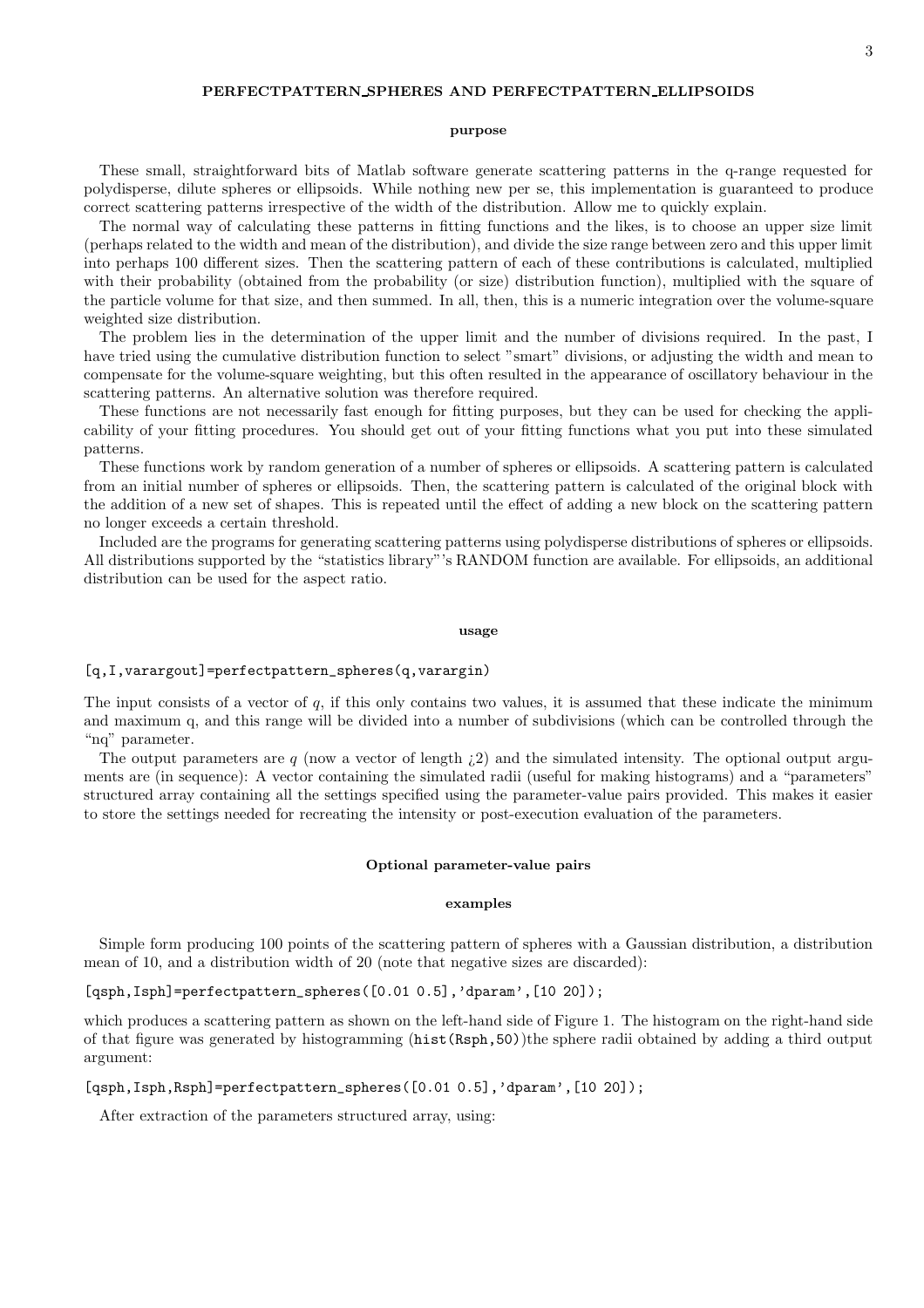Parameter Value type Description dtype string identifies the probability distribution function, default is 'norm' for gaussian distributions. Can be anything supported by Matlab's "random" function. 'lognormal' is implemented separately dparam vector a vector vector a vector containing the distribution parameters nperblock integer and mumber of spheres to be rendered at once below  $\frac{1}{2}$ integer number of spheres to be rendered at once before evaluation of the effect on the scattering pattern. Default 100 weighting 'string' should be either of 'relative' or 'poisson'. In 'relative', the 'convcrit' parameter indicates the maximum error per point, irrespective of the intensity. If 'poisson', the maximum error is never larger than the square root of the intensity. 1/'convcrit' is used as an intensity multiplier, so that a 'convcrit' of 1e-5 will result in an I(0) of 1e5 "counts", and the error is never larger than sqrt(I). Default is 'poisson' convcrit float convergence criterium or 1/intensity multiplier, default is 1e-5, providing quite smooth solutions. timeout float if the process takes more than n seconds to complete, halt execution nq integer if input argument *q* is a two-element vector, it is divided into *nq* equidistant sections vwdist string (logical) if set to 'true', it is assumed the volume squared weighting has been taken into account in the distribution parameters and the intensity is therefore not volume-square weighted separately param structured array struct from previous experiments containing the parameters. Only parameter-value pairs following this one will be applied. d2type string (perfectpattern ellipsoids) the distribution type for radius 2 (ellipsoid R,R,R2), or "strict" for a single value d2param d2param vector (perfectpattern ellipsoids) the distribution parameters for distribution 2/d2type d2isaspect binary (perfectpattern ellipsoids) if 1 (default), this means that the distribution described by d2type is an aspect ratio distribution. if 0, R2D is a radius distribution like RD

TABLE I. Parameter-value pairs and explanation.

# [qsph,Isph,Rsph,param]=perfectpattern\_spheres( $[0.01 0.5]$ ,'dparam', $[10 20]$ );

We can save ourselves some time adapting the previously used simulation, by not having to enter the previous parameterset, but instead putting the parameters to change *after* the "param" parameter:

# [qsph,Isph,Rsph,param]=perfectpattern\_spheres([0.01 0.5],'param',param,'dtype','lognormal',... 'nperblock',200,'convcrit',1e-6);

Notice that we have not specified the distribution parameters again, and obtain an updated "param" structured array. The resulting pattern and histogram is shown in Figure 2.